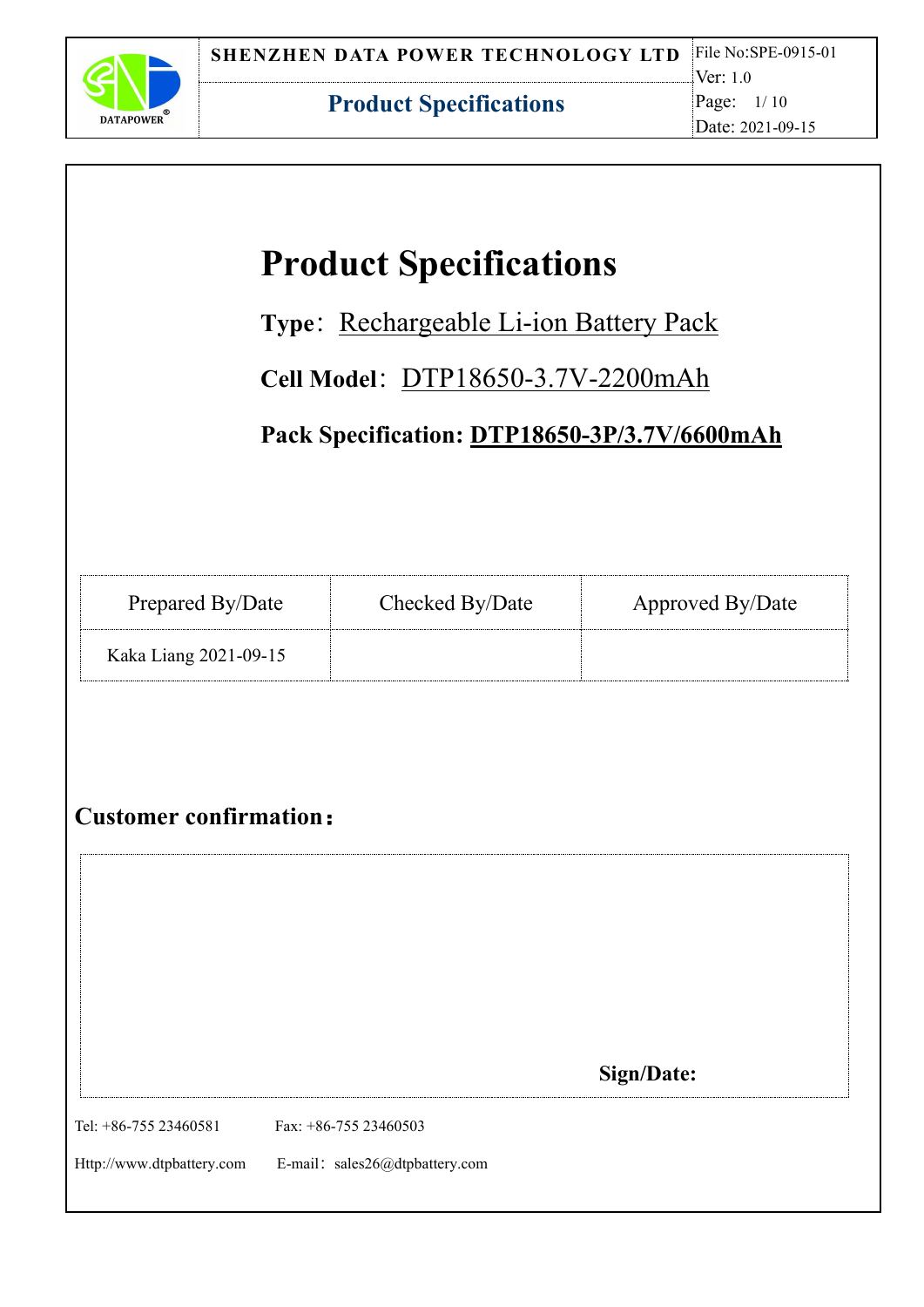

|              |                  | Revise the history        |  |
|--------------|------------------|---------------------------|--|
| Revision Num | Date             | Revise the items          |  |
| $1.0\,$      | $2021 - 09 - 15$ | First Publish ----------- |  |
|              |                  |                           |  |
|              |                  |                           |  |
|              |                  |                           |  |
|              |                  |                           |  |
|              |                  |                           |  |
|              |                  |                           |  |
|              |                  |                           |  |
|              |                  |                           |  |
|              |                  |                           |  |
|              |                  |                           |  |
|              |                  |                           |  |
|              |                  |                           |  |
|              |                  |                           |  |
|              |                  |                           |  |
|              |                  |                           |  |
|              |                  |                           |  |
|              |                  |                           |  |
|              |                  |                           |  |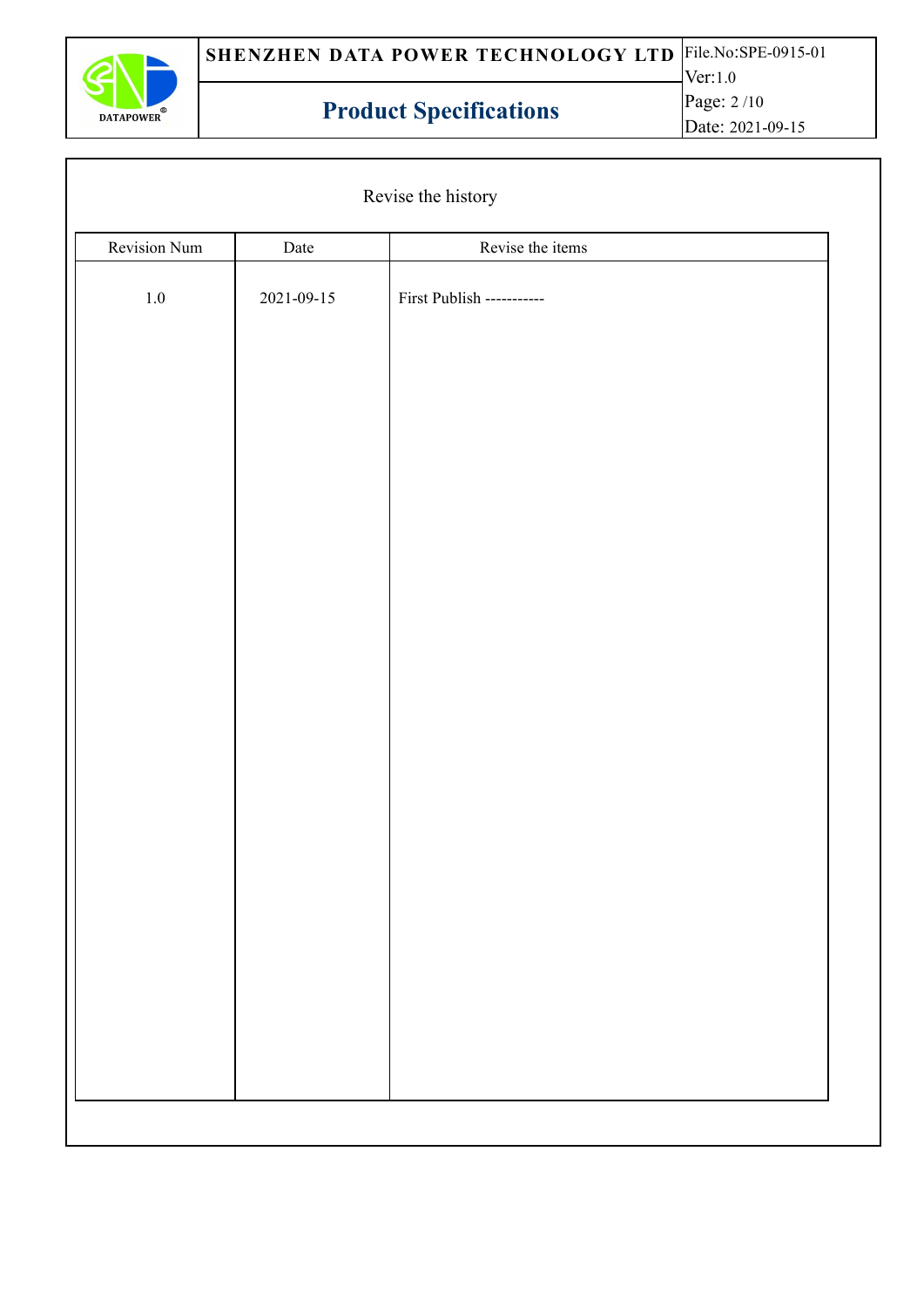

Page: 3 /10 Date: 2021-09-15

#### **Contents**

| 1              |             |                                      |           |  |
|----------------|-------------|--------------------------------------|-----------|--|
|                |             |                                      |           |  |
|                | 2.1         |                                      |           |  |
|                | 2.2         |                                      |           |  |
|                |             |                                      |           |  |
|                | 3.1         |                                      |           |  |
|                | 3.2         |                                      |           |  |
|                | 3.3         |                                      |           |  |
|                | 3.4         |                                      |           |  |
|                | 3.5         |                                      |           |  |
|                | 3.6         |                                      |           |  |
|                |             |                                      |           |  |
|                | 3.7         |                                      |           |  |
|                | 3.8         |                                      |           |  |
|                | <b>3.9</b>  |                                      |           |  |
|                | <b>3.10</b> |                                      |           |  |
|                | 3.11        |                                      |           |  |
|                | 3.12        |                                      |           |  |
|                | 3.13        |                                      |           |  |
|                |             |                                      |           |  |
| 5 <sup>5</sup> |             |                                      |           |  |
|                |             | <b>6</b> Pack Battery specifications |           |  |
| 7              |             |                                      | 5         |  |
|                | 6.1         |                                      | 5         |  |
|                | 6.2         |                                      |           |  |
|                | 6.3         |                                      |           |  |
|                | 6.4         |                                      |           |  |
|                | 6.5         |                                      |           |  |
|                | 6.6         |                                      |           |  |
|                | 6.7         |                                      |           |  |
| 8              |             |                                      |           |  |
|                | 7.1         |                                      |           |  |
|                | 7.2         |                                      |           |  |
|                | 7.3         |                                      | 6         |  |
|                | 7.4         |                                      | 6         |  |
|                | 7.5         |                                      | 6         |  |
|                |             |                                      |           |  |
|                |             |                                      | 6         |  |
|                | 8.1         |                                      |           |  |
|                | 8.2         |                                      |           |  |
|                | 8.3         |                                      |           |  |
|                | 8.4         |                                      |           |  |
| 10             |             |                                      |           |  |
|                | 9.1         |                                      |           |  |
|                | 9.2         |                                      |           |  |
|                | 9.3         |                                      |           |  |
|                | 9.4         |                                      | 8         |  |
|                | 9.5         |                                      | 9         |  |
| 11             |             |                                      | 9         |  |
| 12             |             |                                      | 9         |  |
| 13             |             |                                      | <b>10</b> |  |
|                |             |                                      |           |  |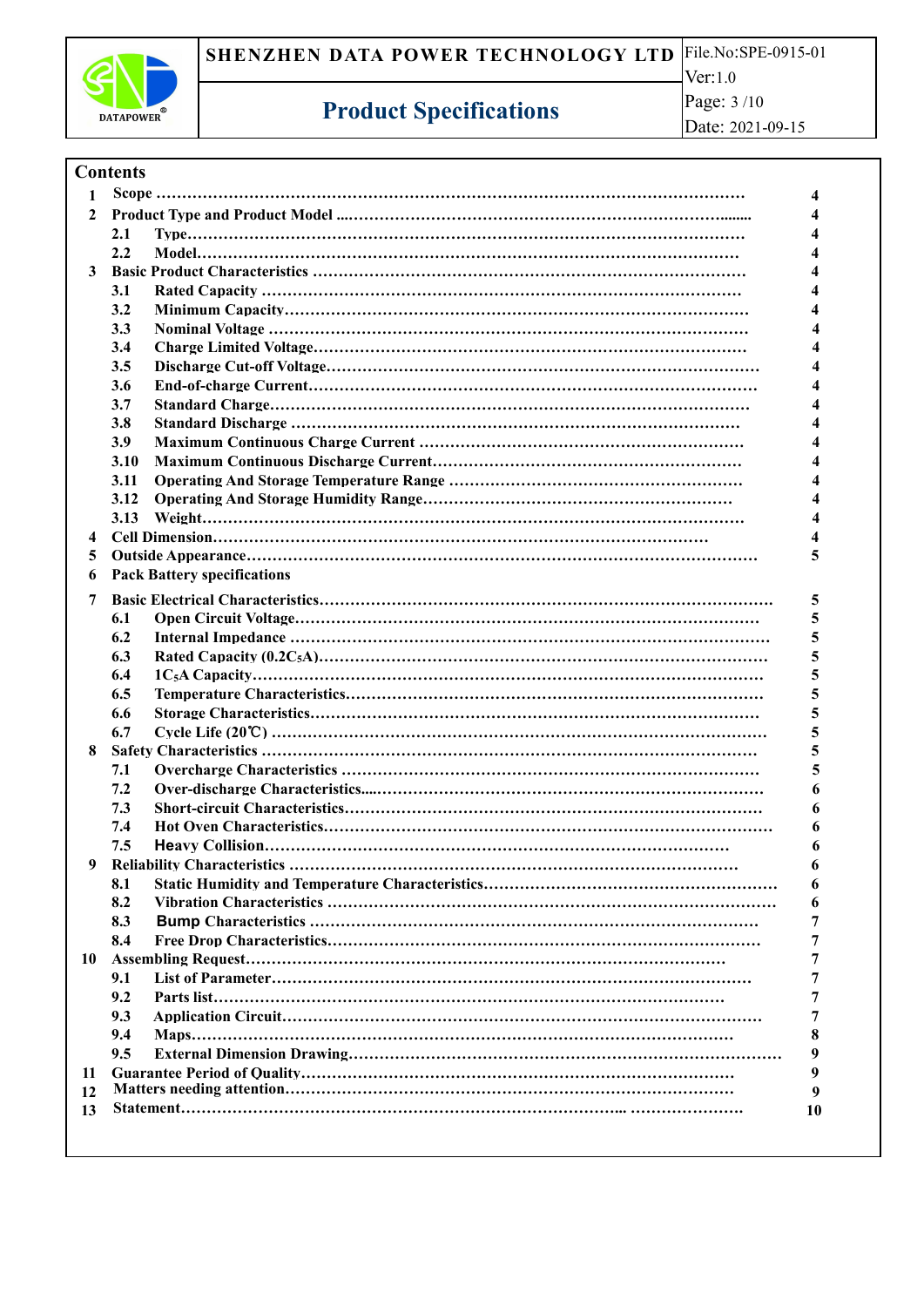

### **1. Scope**

This specification shall be applied to the batteries from Shenzhen Data Power Technology Limited.

### **2. Product Type and Product Model**

2.1 Type: Rechargeable Li-ion Battery cell

**2.2 Model**:DTP18650

### **3. Product Basic Characteristics**

| No.  | <b>Item</b>                          | <b>Characteristics</b>                                                                                     |
|------|--------------------------------------|------------------------------------------------------------------------------------------------------------|
| 3.1  | Rated Capacity                       | $2200$ m $Ah$                                                                                              |
| 3.2  | Minimum Capacity                     | $2150$ mAh                                                                                                 |
| 3.3  | Nominal Voltage                      | 3.70V                                                                                                      |
| 3.4  | Charge Limited Voltage               | 4.20V                                                                                                      |
| 3.5  | Discharge Cut-off Voltage            | 3.0V                                                                                                       |
| 3.6  | End-of-charge Current                | 0.01C                                                                                                      |
| 3.7  | Standard Charge                      | Charge with 0.2C(440mA) up to Limited Voltage, Charge with<br>limited Voltage up to end-of-charge current. |
| 3.8  | Standard Discharge                   | Using 0.2C(440mA) constant current discharge to the Discharge Cut-off<br>Voltage.                          |
| 3.9  | Maximum Continuous Charge Current    | (2200mA)<br>1.0C                                                                                           |
| 3.10 | Maximum Continuous Discharge Current | (3300mA)<br>1.5C                                                                                           |
|      |                                      | $0 \sim 45$ °C<br>Charge                                                                                   |
| 3.11 | <b>Operating Temperature Range</b>   | Discharge<br>$-20 \sim 60^{\circ}C$                                                                        |
|      | <b>Storage Temperature Range</b>     | $-20 \sim 60^{\circ}C$                                                                                     |
| 3.12 | Operating And Storage Humidity Range | $65 \pm 20\%$ RH                                                                                           |
| 3.13 | Weight                               | Less than $45.0g$                                                                                          |

### **4. Cell Dimension**



| Item     | Dimensions      |
|----------|-----------------|
| Diameter | $18.2 \pm 0.30$ |
| Height   | $65.0 \pm 0.50$ |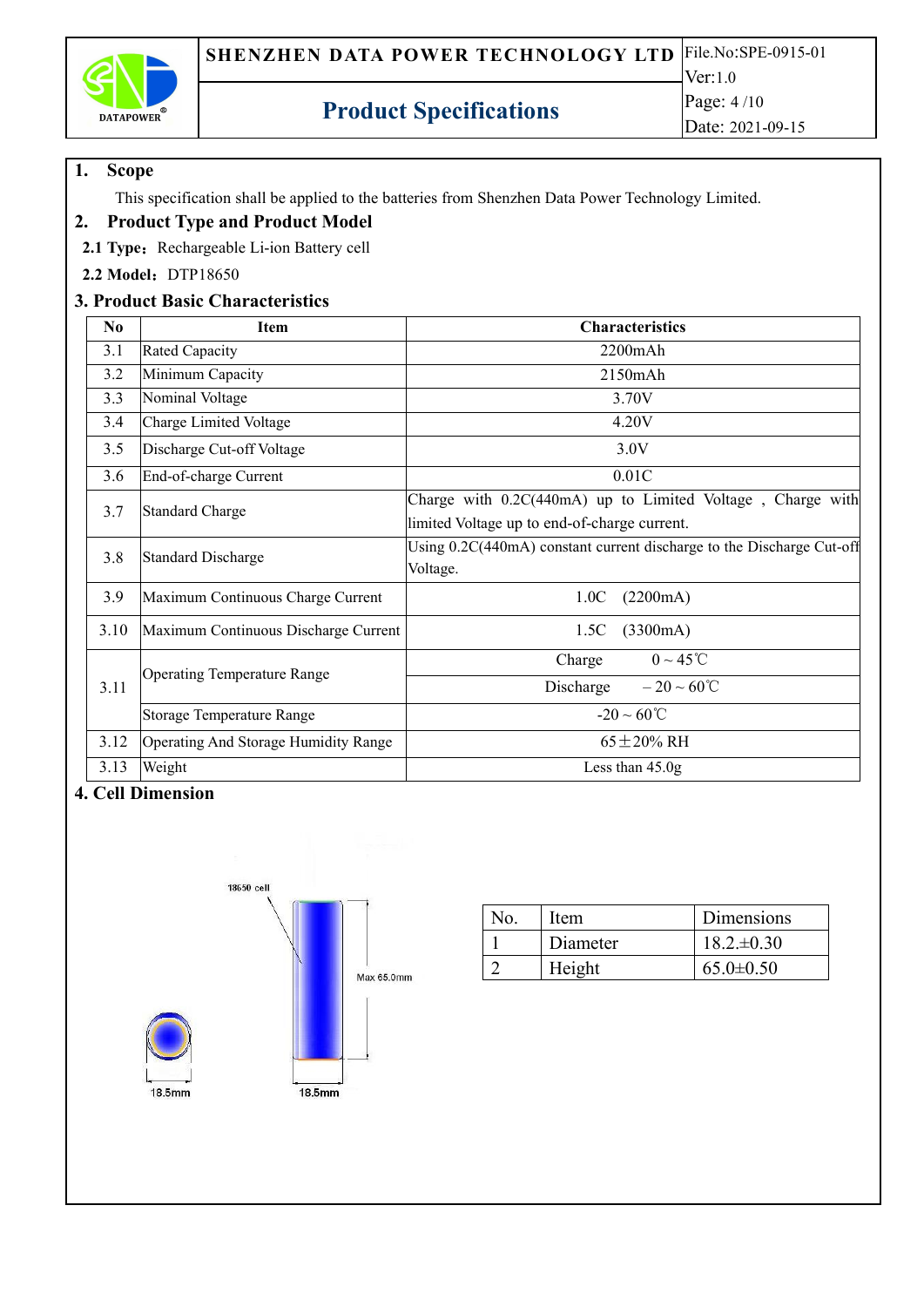

Date: 2021-09-15

#### **5.Appearance**

It shall be free from any defects such as remarkable scratches, breaks, cracks, discoloration, leakage, or deformation.

#### **6. Pack Battery specifications**

| No   | <b>Item</b>                          | <b>Characteristics</b>                                                                                      |
|------|--------------------------------------|-------------------------------------------------------------------------------------------------------------|
| 3.1  | Rated Capacity                       | 6600mAh                                                                                                     |
| 3.2  | Minimum Capacity                     | 6450mAh                                                                                                     |
| 3.3  | Nominal Voltage                      | 3.70V                                                                                                       |
| 3.4  | Charge Limited Voltage               | 4.20V                                                                                                       |
| 3.5  | Discharge Cut-off Voltage            | 3.0V                                                                                                        |
| 3.7  | <b>Standard Charge</b>               | Charge with 0.2C(1320mA) up to Limited Voltage, Charge with<br>limited Voltage up to end-of-charge current. |
| 3.8  | <b>Standard Discharge</b>            | Using 0.2C(1320mA) constant current discharge to the Discharge<br>Cut-off Voltage.                          |
| 3.9  | Maximum Continuous Charge Current    | 4000mA                                                                                                      |
| 3.10 | Maximum Continuous Discharge Current | 4000mA                                                                                                      |
|      |                                      | $0 \sim 45$ °C<br>Charge                                                                                    |
| 3.11 | <b>Operating Temperature Range</b>   | $-20 \sim 60^{\circ}C$<br>Discharge                                                                         |
|      | Storage Temperature Range            | $-20 \sim 60^{\circ}$ C                                                                                     |
| 3.12 | Operating And Storage Humidity Range | $65 \pm 20\%$ RH                                                                                            |

### **7. Basic Electrical Characteristics**

| No. | <b>Items</b>                            | Criteria                                                                                                                                                                                    | <b>Test Method</b>                                                                                                                                                                                                                                                                                                                      |  |  |
|-----|-----------------------------------------|---------------------------------------------------------------------------------------------------------------------------------------------------------------------------------------------|-----------------------------------------------------------------------------------------------------------------------------------------------------------------------------------------------------------------------------------------------------------------------------------------------------------------------------------------|--|--|
| 6.1 | Open Circuit<br>Voltage                 | $3.75V \sim 3.95V$                                                                                                                                                                          | Measure with voltmeter.                                                                                                                                                                                                                                                                                                                 |  |  |
| 6.2 | Cell Impedance                          | $≤60$ mΩ                                                                                                                                                                                    | Measure cells using an alternate current impedance meter at<br>$1kHz$ .                                                                                                                                                                                                                                                                 |  |  |
| 6.3 | Rated Capacity<br>(0.2C <sub>5</sub> A) | $\geq 6600$ mAh                                                                                                                                                                             | Discharged after the standard charged cells rest 10min<br>at 23±2°C, Test can be discontinued when more than Rated<br>capacity. Three cycles are permitted                                                                                                                                                                              |  |  |
| 6.4 | $1C5A$ .discharge<br>capacity           | $\geqslant$ 6600 $\times$ 90%                                                                                                                                                               | Discharged after the standard charged cells rest 10min<br>Fest can be discontinued when more than<br>at $23\pm2$ °C<br>90%*rated capacity. Three cycles are permitted.                                                                                                                                                                  |  |  |
| 6.5 | Temperature<br>Characteristics          | 1. Appearance:<br>No deformation, ruptures nor<br>leakage.<br>2. Discharge Capacity:<br>55°C: $\geq$ 85% × initial capacity;<br>$-10^{\circ}\text{C}$ : $\geq 70\% \times$ initial capacity | Measured the 0.2C5A capacity at $23 \pm 2^{\circ}$ as the initial<br>capacity. Stored the rechargeable batteries for 16-20hrs at<br>$-10 \pm 2^{\circ}\text{C}$ ; 2h for 55 $\pm 2^{\circ}\text{C}$ , and then 0.2C5A discharged at<br>this temperature, Checked the batteries' appearance after rest<br>for 2 hrs at room temperature. |  |  |
| 6.6 | Storage<br>Characteristics              | <b>Retention Capacity:</b><br>$\geq 85\%$ × initial capacity                                                                                                                                | Measured the 0.2C <sub>5</sub> A capacity at $(20\pm 5)$ °C as the initial<br>capacity. Stored the recharged cells for 28 days at $20 \pm 5^{\circ}$ C<br>and then rest for 2 hrs at room temperature, 0.2C <sub>5</sub> A discharged<br>after checked the cells' appearance.                                                           |  |  |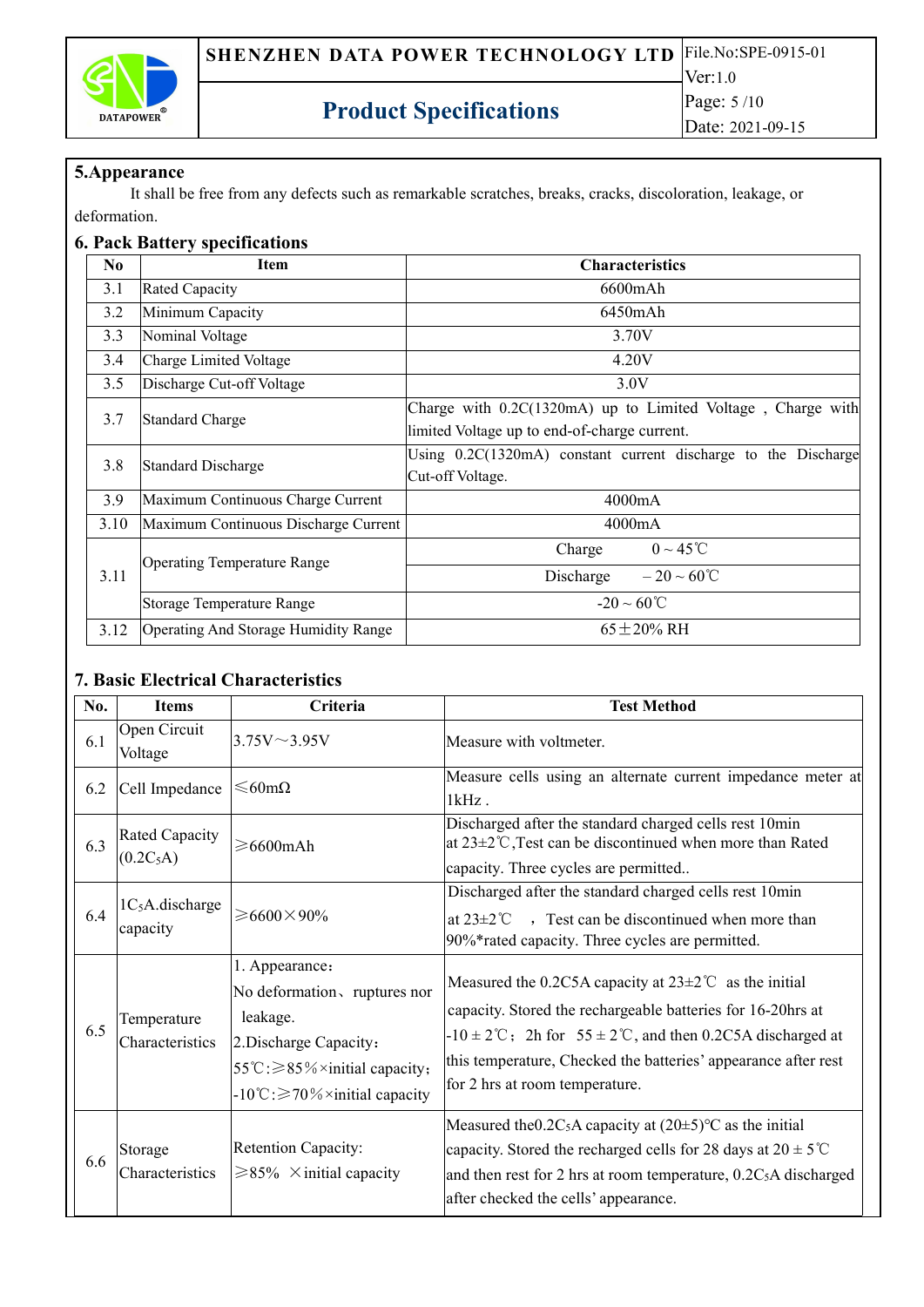

| 0.7 | Cycle Life<br>$(20^{\circ}C)$ | Capacity $\geq$ initial capacity $\times$<br>80% | 0.5C discharged after 0.5C <sub>5</sub> A full charges at $20 \pm 5^{\circ}$ C.Carry<br>$\vert$ out 300 cycles |  |
|-----|-------------------------------|--------------------------------------------------|----------------------------------------------------------------------------------------------------------------|--|
|     |                               |                                                  |                                                                                                                |  |

Remark 1 Standard charge: 0.2C<sub>5</sub>A charge up to charge limited voltage at (20±5)°C. Charge with limited **voltage up toend of current. It is the same to the nextcontent**

#### **7.Safety Characteristics**

| No. | <b>Items</b>                     | Criteria                                                                               | <b>Test Method</b>                                                                                                                                                                                                                                                                                          |
|-----|----------------------------------|----------------------------------------------------------------------------------------|-------------------------------------------------------------------------------------------------------------------------------------------------------------------------------------------------------------------------------------------------------------------------------------------------------------|
| 7.1 | Overcharge<br>Characteristics    | No rupture,<br>fire,<br>Appearance:<br>smoke, nor leakage.                             | When the battery is fully charged, go on loading for 8h with a<br>twice rating voltage, 2.0C5A out put current, it starts the over<br>charge protection function.                                                                                                                                           |
| 7.2 |                                  | Over-discharge Appearance: No rupture,<br>fire,<br>Characteristics smoke, nor leakage. | The battery is discharged at 0.2C5A in the constant current till<br>it reaches over discharge protection voltage at $(20\pm5)$ °C,<br>connected with a $30\Omega$ lead and discharged for 24h                                                                                                               |
| 7.3 | Short-circuit<br>Characteristics | $\vert$ OCV $\geq$ 3.6V;<br>Appearance: No<br>rupture,<br>smoke, nor leakage.          | As the battery has completed charging, short circuit the<br>positive and negative contacts with $0.1\Omega$ resistor for 1h for<br>fire, appearance check, then disconnect the resistor between the<br>contacts, the battery shall be charged at 1.0C5A mA in the<br>constant current for 5S                |
| 7.4 | Hot<br>Oven<br>Characteristics   | Appearance: No explode. No fire.                                                       | The battery is to be heated in a gravity convection or<br>circulating air oven after standard charged at $23\pm2$ °C, The<br>temperature of the oven is to be raised at a rate of $5\pm2^{\circ}$ C/min.<br>The oven is to remain for 30 minutes at $130 \pm 2^{\circ}$ before the<br>test is discontinued. |
| 7.5 | Heavy<br>Collision               | Appearance: No explode. No fire.                                                       | Putting the battery on the platform, using 10KG heavy<br>hammer free drop from 1M height onto the fixed battery.                                                                                                                                                                                            |

**Remark 2 All safety characteristics are carried out by specialized personnel familiar with Li-ion knowledge or under instruction of our technical personnel after detailed consultation.**

#### **8.Reliability Characteristics**

| No. | <b>Items</b>                                          | Criteria                                                                                                                      | <b>Test Method</b>                                                                                                                                                                                                                                                                                                                    |
|-----|-------------------------------------------------------|-------------------------------------------------------------------------------------------------------------------------------|---------------------------------------------------------------------------------------------------------------------------------------------------------------------------------------------------------------------------------------------------------------------------------------------------------------------------------------|
| 8.1 | Static Humidity<br>and Temperature<br>Characteristics | <b>Retention Capacity:</b><br>$\geq 60\% \times$ initial capacity<br>No<br>leakage,<br>Appearance:<br>damage, smoke, ruputer. | Measured the 1C5A capacity at $23\pm2$ °C as the initial capacity.<br>Stored the rechargeable batteries for 2 days at $40 \pm 2^{\circ}$ and<br>$90\% - 95\% RH$ , then rest for 2 hrs at room temperature.0.2C5A<br>discharged after checked the batteries appearance. Measured<br>recoverable 1C5A discharge capacity with 3 cycles |
| 8.2 | Vibration<br>Characteristics                          | $\vert \text{OCV} \rangle$ $\geq$ 3.6V;<br>explode, rupture                                                                   | After fully charging, fixing the battery onto the vibration<br>platform with amplitude 0.38mm circularly<br>scanning<br>Appearance: No fire, leakage, vibrating in the frequency of 10HZ-55HZ from three<br>directions X, Y, Z for 30min respectively in its scanning<br>frequency velocity 10CT/min.                                 |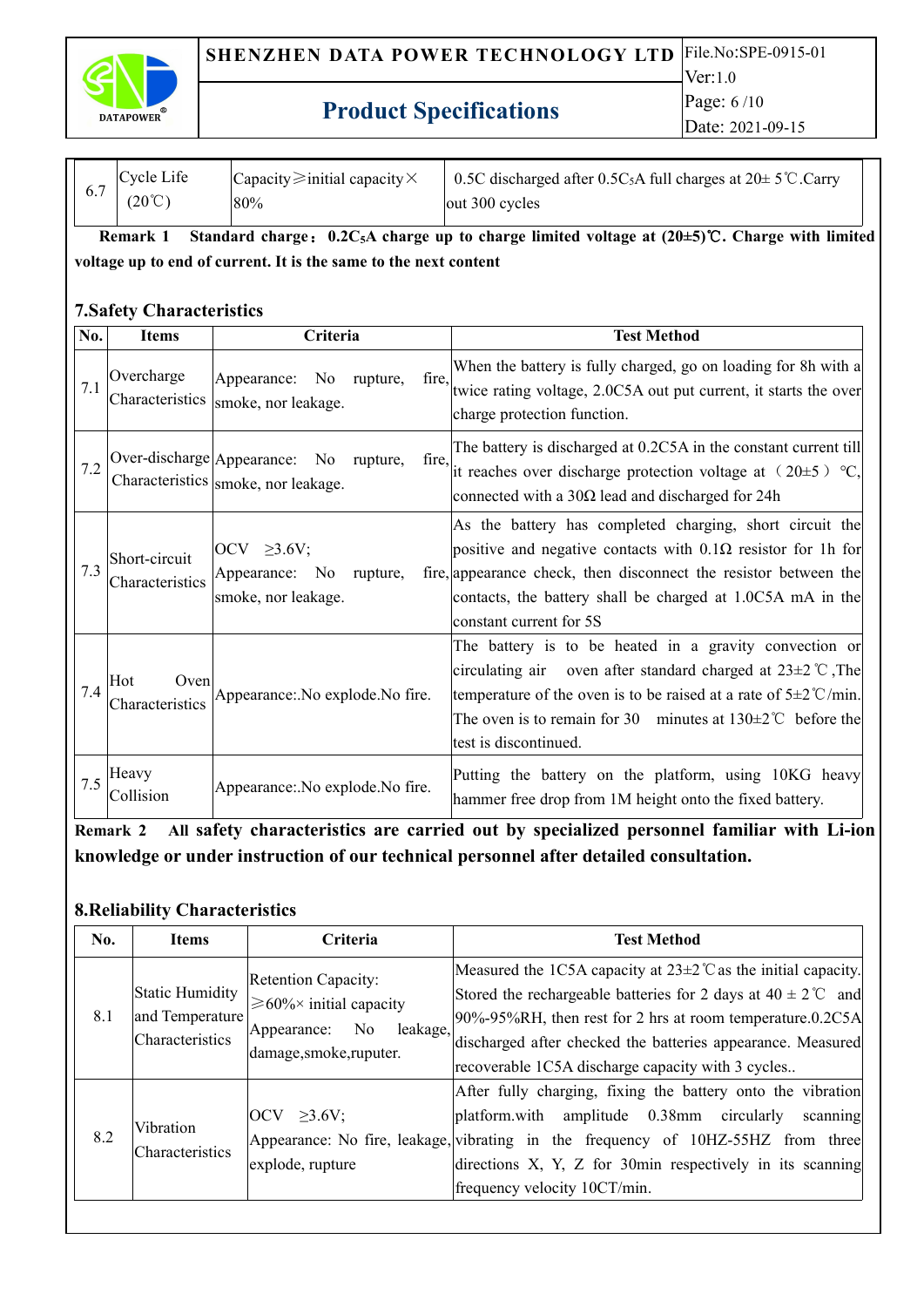

### Ver:1.0 Page: 7 /10 Date: 2021-09-15

### **Product Specifications**

 $8.3$   $\begin{array}{|l|}\n\hline\n\text{Bump} \\
\hline\n\text{A} & \text{A} \\
\hline\n\text{B} & \text{B} \\
\hline\n\text{B} & \text{B} \\
\hline\n\text{B} & \text{B} \\
\hline\n\text{B} & \text{B} \\
\hline\n\text{B} & \text{B} \\
\hline\n\text{C} & \text{B} \\
\hline\n\text{D} & \text{B} \\
\hline\n\text{E} & \text{B} \\
\hline\n\text{D} & \text{B} \\
\hline\n\text{E} & \text{B} \\
\hline\n\text{E} & \text{B} \\
\$ Characteristics OCV  $\geq$ 3.6V; explode, rupture After vibration testing, use a clip or directly fix the battery on to the platform in the direction of X, Y, Z vertical complementary axis, then adjust its acceleration and pulse duration as below to have a bump test. Pulse peak acceleration 100m/s2. Bumps per minute 40-80.Pulse duration 16ms. Bump times 1000±10. 8.4  $\begin{array}{|l|l|}\n\hline\n\text{Free Drop} & \geq 85\% \quad \text{Xnominal} \\
\text{Characteristics} & \text{Aprearance: No f} \\
\hline\n\end{array}$ Characteristics Appearance: No fire, leakage, drop one time respectively from X, Y, Z positive and Retention Capacity:  $\geq$ 85%  $\rightarrow$  ×nominal capacity. onto a 18mm $\sim$ 20mm hard board on the cement floor. Free explode, rupture After bump testing, the battery shall be immediately dropped from the height of 1000mm (minimum height) negative axis(six directions). After that, the battery is discharged at 1C5A to its final voltage.

### **9. Assembling Request**

#### 9.1 List of Parameter

| <b>Item</b>               | Symbol            | Content                             | <b>Criterion</b>                     |
|---------------------------|-------------------|-------------------------------------|--------------------------------------|
|                           | VDET1             | Over charge detection voltage       | $4.280V \pm 0.03V$                   |
| Over charge Protection    | tVDET1            | Over charge detection delay time    | $700 \text{ms} \sim 1200 \text{ ms}$ |
|                           | VREL1             | Over charge release voltage         | $4.080 \pm 0.025$ V                  |
|                           | VDET <sub>2</sub> | Over discharge detection voltage    | $3.0V \pm 0.10V$                     |
| Over discharge protection | tVDET2            | Over discharge detection delay time | $180 - 330$ ms                       |
|                           | VREL2             | Over discharge release voltage      | $3.0V \pm 0.10V$                     |
|                           | VDET3             | Over current detection voltage      | $0.150 \pm 0.03 V$                   |
| Over current protection   | <b>IDP</b>        | Over current detection current      | $6 \sim 10A$                         |
|                           | tVDET3            | Detection delay time                | $11 \sim 21 \text{ms}$               |
|                           |                   | Release condition                   | Cut load                             |
|                           |                   | Detection condition                 | Exterior short circuit               |
| Short protection          | <b>TSHORT</b>     | Detection delay time                | $\leq 360$ us                        |
|                           |                   | Release condition                   | Cut short circuit                    |
| Interior resistance       | <b>RDS</b>        | Main loop electrify resistance      | $VC=3.6V$ : RDS $\leq 65m\Omega$     |

#### 9.2 Parts list (BOM list)

| NO. | Location       | Part name             | Specification        | Pack type | $Q'$ ty | Maker/Remark |
|-----|----------------|-----------------------|----------------------|-----------|---------|--------------|
|     | U <sub>3</sub> | Battery protection IC | S-8261DAI-M6T1U      | SOT-23-6  |         |              |
|     | U1, U2         | Silicon MOSFET        | 8205A                | TSSOP-8   |         |              |
|     | R1             | Resistance            | 470 $\Omega \pm 5\%$ | 0603      |         |              |
|     | R <sub>2</sub> | Resistance            | $2K \Omega \pm 5\%$  | 0603      |         |              |
|     | C <sub>1</sub> | Capacitance           | 0.1UF $10V + -20\%$  | 0603      |         |              |
| 6   | <b>PCB</b>     | Print circuit board   | $28*4.0*0.6$         | WN-2804   |         |              |
|     | $B + B$        | 镍片 Nickel sheets      | $5*3*0.3$            |           |         |              |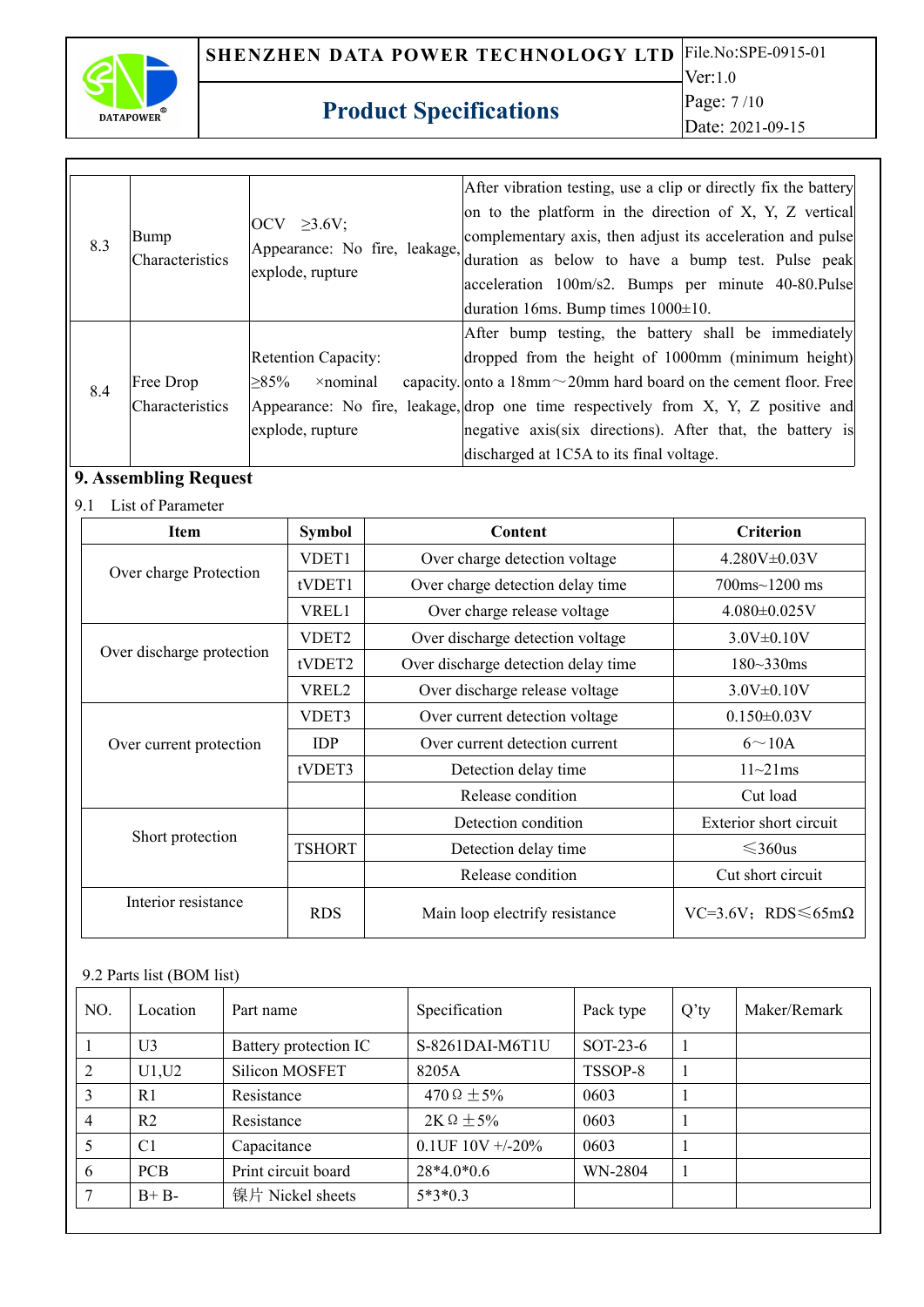![](_page_7_Picture_0.jpeg)

### 9.3 Application Circuit

![](_page_7_Figure_4.jpeg)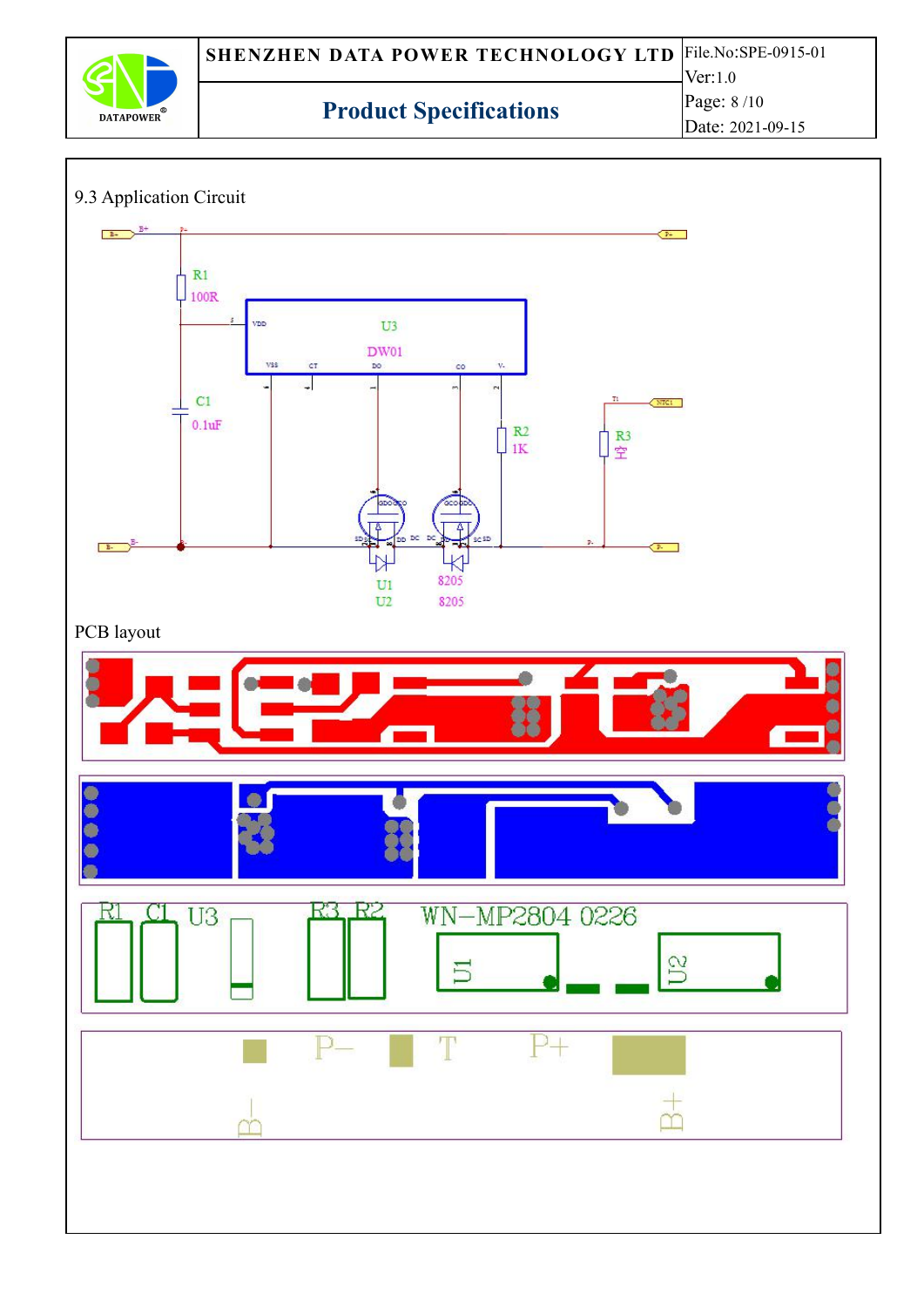![](_page_8_Picture_0.jpeg)

![](_page_8_Figure_1.jpeg)

### **10. Guarantee Period of Quality**

Guarantee period of quality is 12 months after sold.

#### **11.Matters needing attention**

Strictly observes the following needing attention. Data Power will not be responsible for any accident occurred by handling outside of the precautions in this specification.

### **! Danger**

- Strictly prohibits heat or throw cell into fire.
- Strictly prohibits throw and wet cell in liquid such as water、gasoline or drink etc.
- Strictly prohibits use leave cell close to fire or inside of a car where temperature may be above 60℃. Also do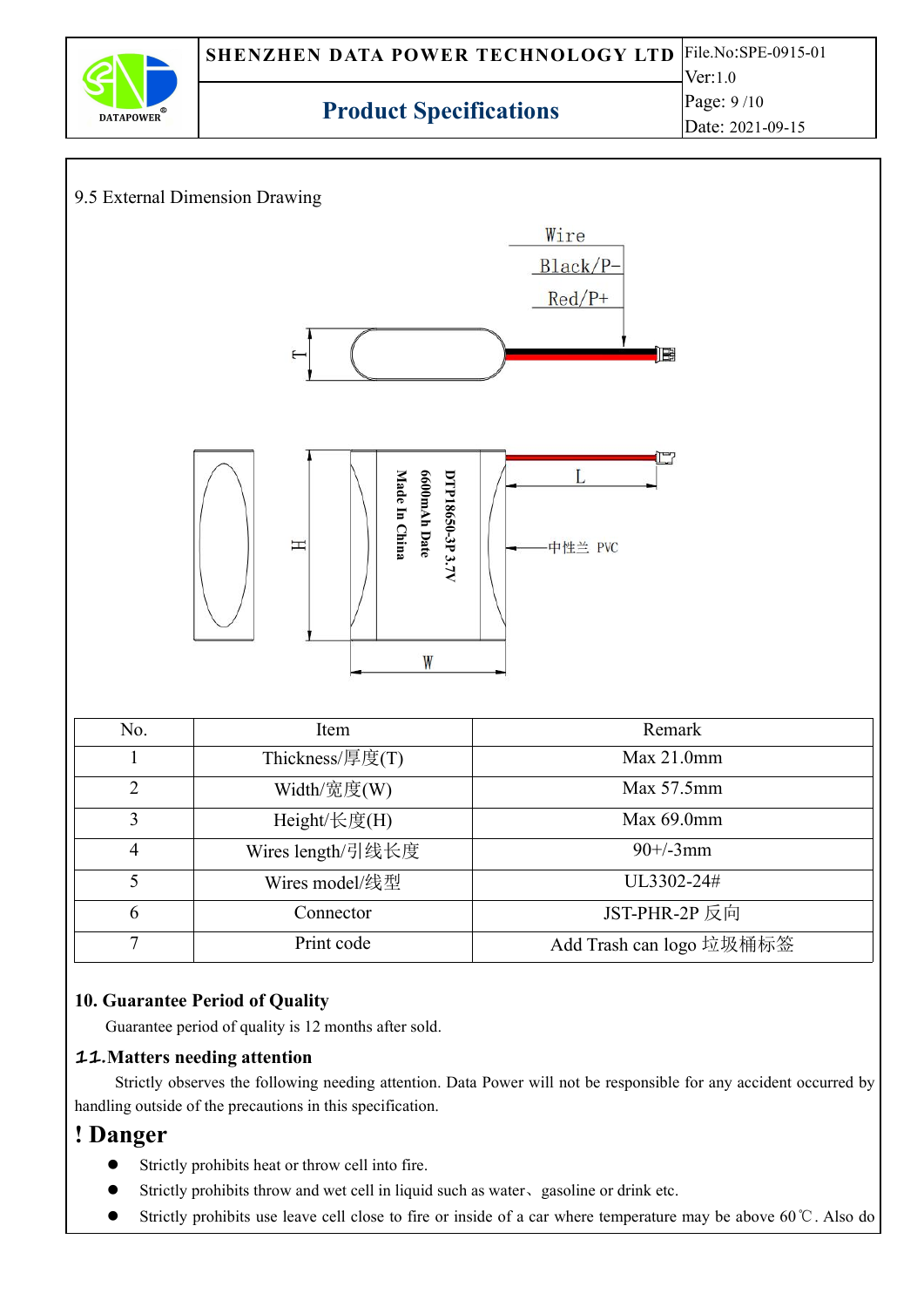![](_page_9_Picture_0.jpeg)

- Strictly prohibits put batteries in your pockets or a bag together with metal objects such as necklaces. Hairpins, coins, or screws. Do not store or transportation batteries with such objects.
- Strictly prohibits short circuit the  $(+)$  and  $(-)$  terminals with other metals.
- Do not place Cell in a device with the  $(+)$  and  $(-)$  in the wrong way around.
- Strictly prohibits pierce Cell with a sharp object such as a needle.
- Strictly prohibits disassemble or modify the cell.
- Strictly prohibits welding a cell directly.
- Do not use a Cell with serious scar or deformation.
- Thoroughly read the user's manual before use, inaccurate handling of lithium ion rechargeable cell may cause leakage, heat, smoke, an explosion, or fire, capacity decreasing.

### **! Warning**

- Strictly prohibits put cell into a microwave oven, dryer, or high-pressure container.
- Strictly prohibits use cell with dry cells and other primary batteries, or new and old battery or batteries of a different package, type, or brand.
- Stop charging the Cell if charging is not completed within the specified time.
- Stop using the Cell if abnormal heat, odor, discoloration, deformation or abnormal condition is detected during use, charge, or storage.
- Keep away from fire immediately when leakage or foul odor is detected.
- If liquid leaks onto your skin or clothes, wash well with fresh water immediately.
- If liquid leaking from the Cell gets into your eyes, do not rub your eyes. Wash them well with clean edible oil and go to see a doctor immediately.

# **! Caution**

- Before using the Cell, be sure to read the user's manual and cautions on handling thoroughly.
- Charging with specific charger according to product specification. Charge with CC/CV method. Strictly prohibits revered charging. Connect cell reverse will not charge the cell. At the same time, it will reduce the charge-discharge characteristics and safety characteristics, this will lead to product heat and leakage.
- Store batteries out of reach of children so that they are not accidentally swallowed.
- If younger children use the Cell, their guardians should explain the proper handling.
- Before using the Cell, be sure to read the user's manual and cautions on handling thoroughly.
- Batteries have life cycles. If the time that the Cell powers equipment becomes much shorter than usual, the Cell life is at an end. Replace the Cell with a new same one.
- When not using Cell for an extended period, remove it from the equipment and store in a place with low humidity and low temperature.
- While the Cell pack is charged, used and stored, keep it away from objects or materials with static electric charges.
- If the terminals of the Cell become dirty, wipe with a dry clothe before using the Cell.
- Storage the cells in storage temperature range as the specifications, After full discharged, we suggest that charging to 3.9~4.0V with no using for a long time.
- Do not exceed these ranges of the following temperature ranges.

Charge temperature range :  $0^{\circ}$  to 45 °C ; Discharge temperature range : -20 °C to 60 °C .(When using equipment)

### **12. Statement**

If our specifications material, product process or product control system has changed, the information will be transmitted to consumer by way of written with quality and reliability data.